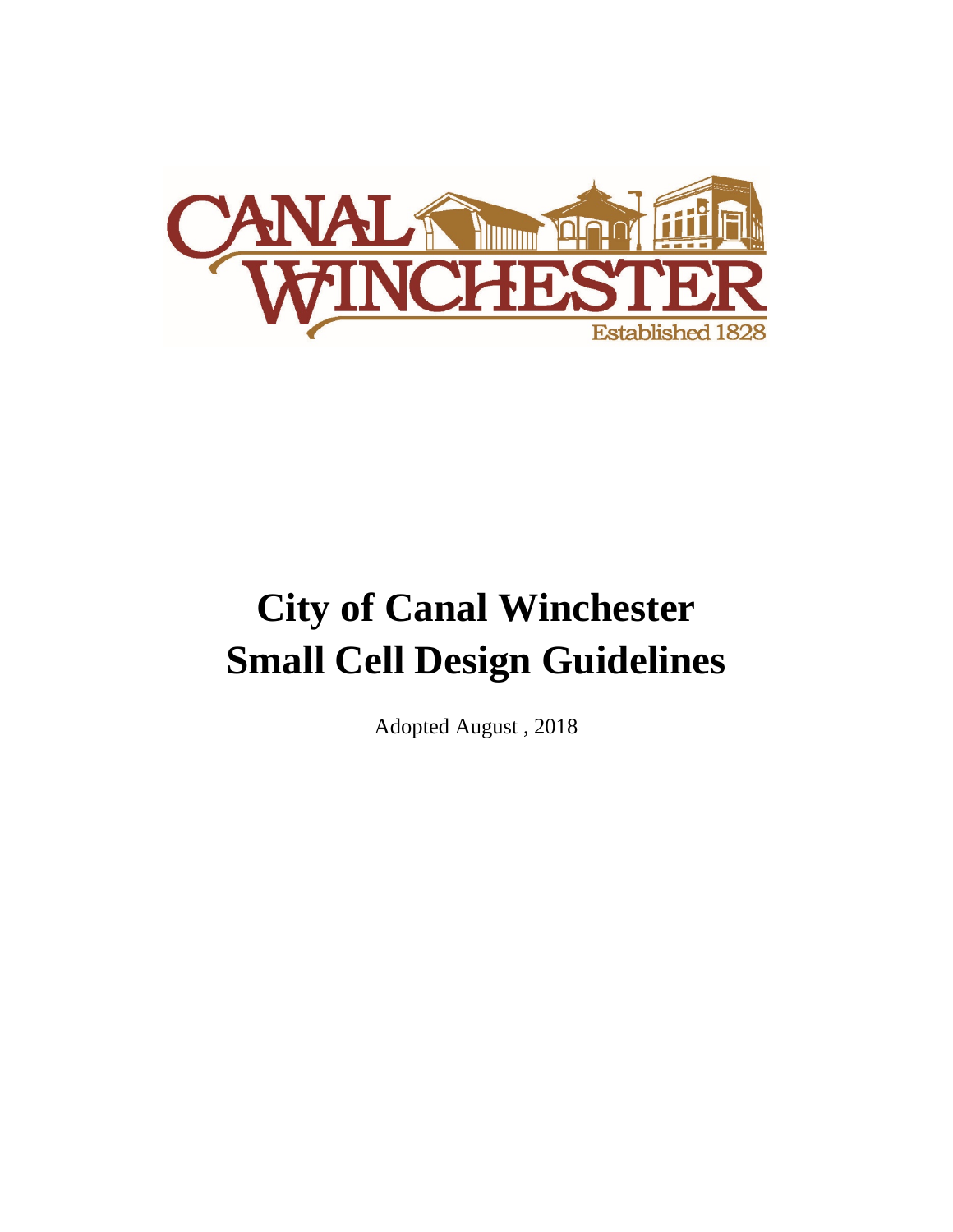#### **SECTION I: PURPOSE**

The purpose of these guidelines is to establish general procedures and standards, consistent with all applicable federal and state laws, for the siting, construction, installation, collocation, modification, relocation, operation and removal of small cell wireless technology within the City's right of way. The goals of these guidelines are to:

- A. Provide standards, technical criteria and details for small cell facilities in the City'sright of way to be uniformly applied to all applicants and owners of small cell facilities or support structures for such facilities.
- B. Enhance the ability of wireless communications carriers to deploy small cell wireless technology in the City quickly, effectively and efficiently so that residents, businesses and visitors benefit from ubiquitous and robust wireless service availability.
- C. Preserve the character of the City's neighborhoods and corridors.
- D. Ensure that small cell facilities and support structures conform with all applicable health and safety regulations and will blend into their environment to the greatest extent possible.
- E. Comply with, and not conflict with or preempt, all applicable state and federal laws.

#### **SECTION II: DEFINITIONS**

*Abandoned* means any small cell facilities or wireless support structures that are unused for a period of three hundred sixty-five days without the operator otherwise notifying the city and receiving the city's approval.

*Antenna* means communications equipment that transmits or receives radio frequency signals in the provision of wireless service.

*Applicant* means any Person applying for a Permit hereunder.

*City* means the City of Canal Winchester.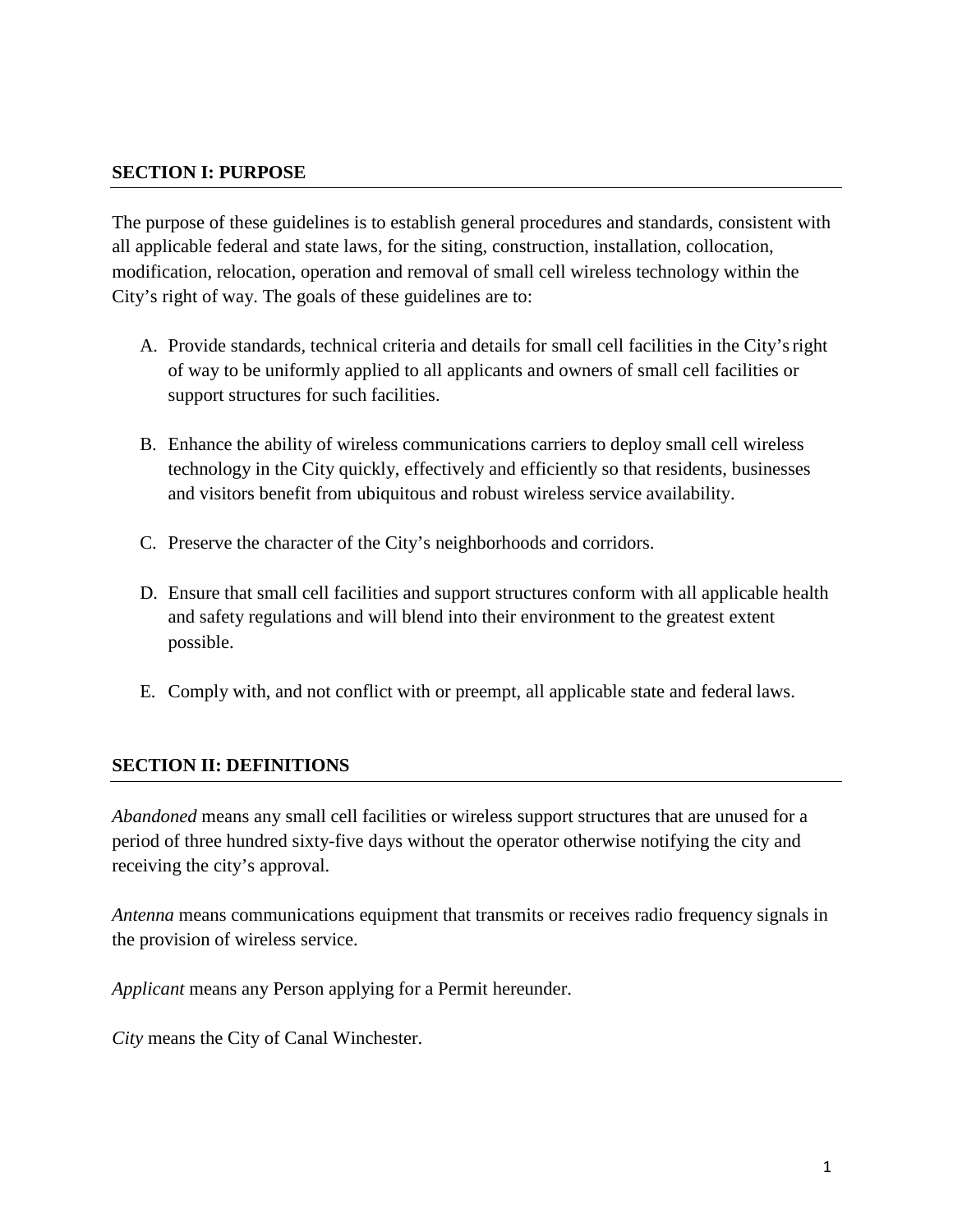*Collocation or Collocate* means to install, mount, maintain, modify, operate, or replace wireless facilities on a wireless support structure.

*County* means Fairfield County or Franklin County, Ohio.

*Decorative Pole* means a pole, arch, or structure other than a street light pole placed in the right of way specifically designed and placed for aesthetic purposes and on which no appurtenances or attachments have been placed except for any of the following (a) electric lighting; (b) specially designed informational or directional signage; (c) temporary holiday or special event attachments.

*Old Town Area* means the properties within the boundaries of the Old Town Overlay District are shown on the map found in the Canal Winchester Old Town Guidelines. Copies of the Canal Winchester Old Town Guidelines are on file with the Planning and Zoning Department.

*Operator* means a wireless service provider, cable operator, or a video service provider that operates a small cell facility and provides wireless service. *Operator* includes a wireless service provider, cable operator, or a video service provider that provides information services as defined in the "Telecommunications Act of 1996," 110 Stat. 59, 47 U.S.C. 153(2), and services that are fixed in nature or use unlicensed spectrum.

*Ornamental Pole* means a pole or structure placed in the right of way to support traffic signals and/or streetlights which has been specifically designed and placed for aesthetic purposes. Ornamental Poles often include appurtenances or attachments for flags, planters and/or other aesthetic features.

*Permit* means the non-exclusive grant of authority issued by the City of Canal Winchester to install a small cell facility and/or a wireless support structure in a portion of the right of way in accordance with these guidelines.

*Permittee* means the owner and/or operator issued a Permit pursuant to these guidelines.

*Person* means any natural person or any association, firm, partnership, joint venture, corporation, or other legally recognized entity, whether for-profit or not-for-profit.

*Right of Way* means the surface of, and the space within, through, on, across, above, or below, any public street, public road, public highway, public freeway, public lane, public path, public alley, public court, public sidewalk, public boulevard, public parkway, public drive, public easement, and any other land dedicated or otherwise designated for a compatible public use, which is owned or controlled by the City of Canal Winchester.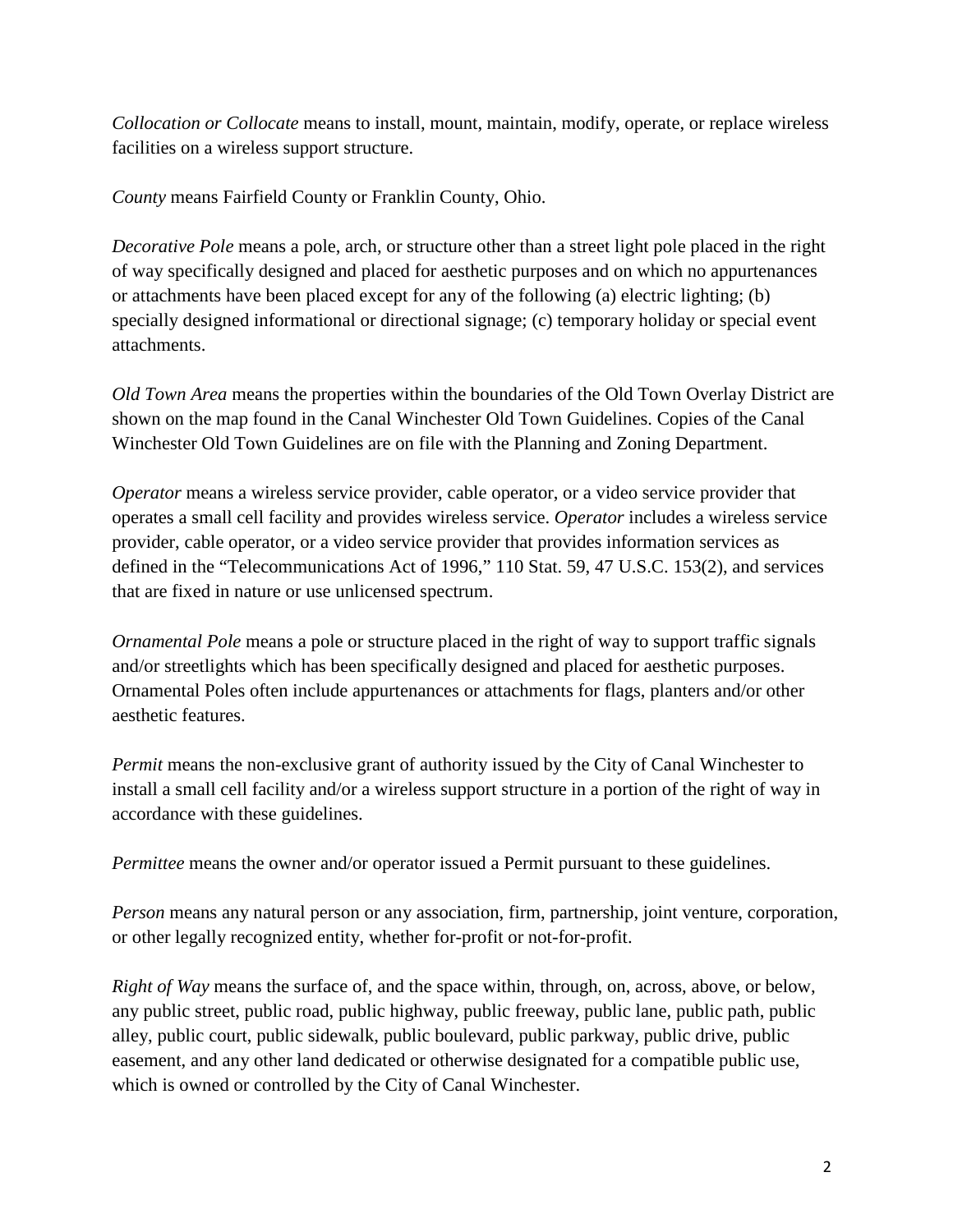*Small Cell Facility* means a wireless facility that meets both of the following requirements:

- (1) Each antenna is located inside an enclosure of not more than six cubic feet in volume or, in the case of an antenna that has exposed elements, the antenna and all of its exposed elements could fit within an enclosure of not more than six cubic feet in volume.
- (2) All other wireless equipment associated with the facility is cumulatively not more than twenty-eight cubic feet in volume. The calculation of equipment volume shall not include electric meters, concealment elements, telecommunications demarcation boxes, grounding equipment, power transfer switches, cut-off switches, and vertical cable runs for the connection of power and other services.

*State* means the State of Ohio.

*Toll* means the pause or delay of the running of the required time period.

*Utility Pole* means a structure that is designed for, or used for the purpose of, carrying lines, cables, or wires for electric or telecommunications service. "Utility pole" excludes street signs and decorative poles.

*Wireless Support Structure* means a pole, such as a monopole, either guyed or self-supporting, street light pole, traffic signal pole, a fifteen-foot or taller sign pole, or utility pole capable of supporting small cell facilities. *Wireless Support Structure* excludes (a) a utility pole or other facility owned or operated by a municipal electric utility and (b) a utility pole or other facility used to supply traction power to public transit systems, including railways, trams, streetcars and trolley buses.

# **SECTION III: REQUIREMENT TO COMPLY**

Placement, modification, operation, relocation and removal of a small cell facility and/or wireless support structure shall comply with Chapters 1193 and 1197 of the Codified Ordinances of the City of Canal Winchester and Canal Winchester's Design Guidelines at the time the permit for installation, modification, relocation or removal is approved and as amended from time to time.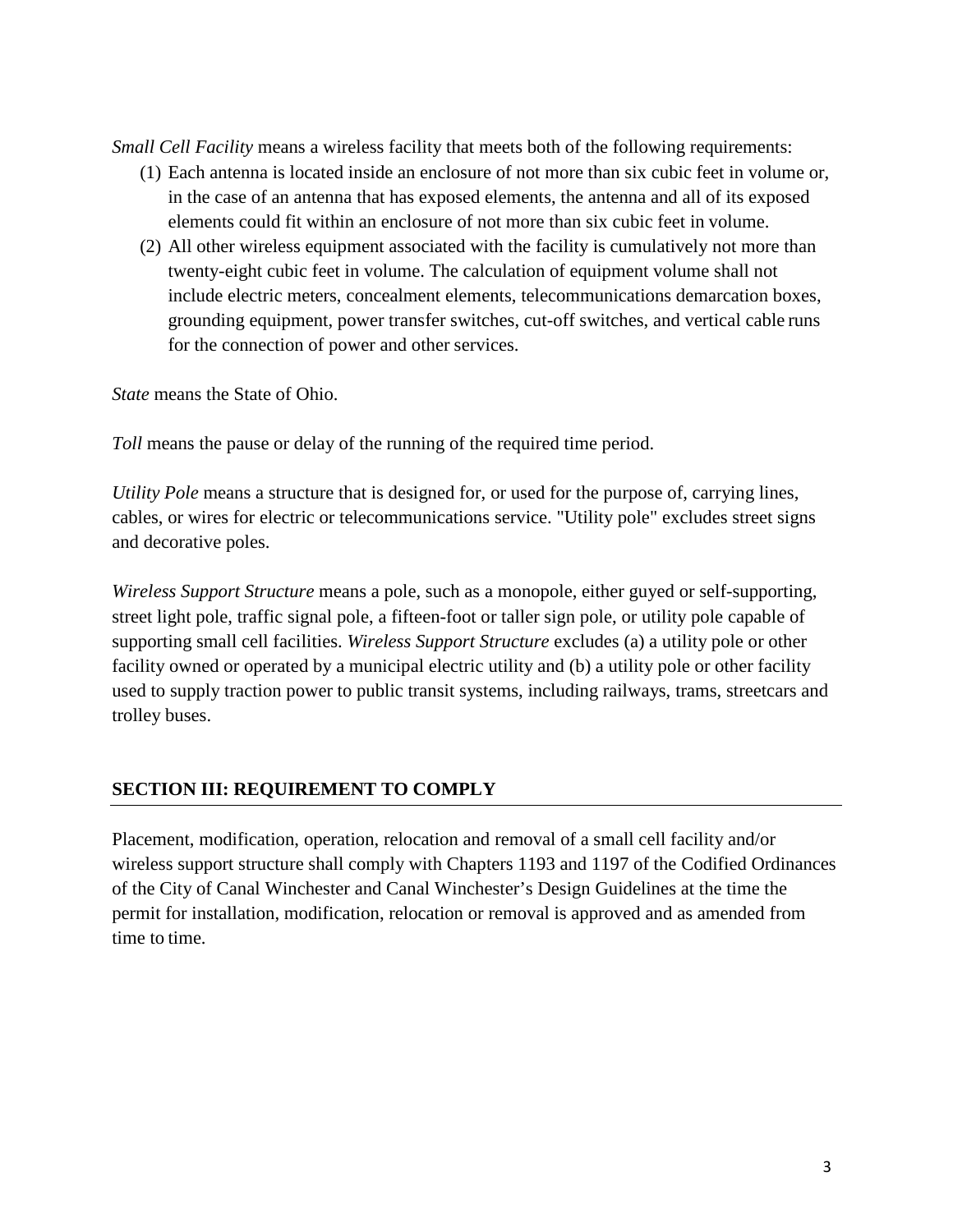# **Most Preferable Locations**

The following are the most preferred areas for new small cell facilities.

- A. *Industrial Areas* if not in or adjacent to a municipal park, residential area or Old Town area.
- B. *Highway Rights of Way Areas* if not in or adjacent to a municipal park, residential area or Old Town area.
- C. *Retail and Commercial Areas* if not adjacent to a municipal park, residential area or Old Town area.

# **Collocation Preference**

It is the City's strong preference that whenever an applicant proposes to place a new wireless support structure with a small cell facility within 250 feet from an existing wireless support structure, the applicant either collocate with the existing facility or demonstrate that a collocation is either not technically feasible or space on the existing facility is not potentially available.

# **Least Preferable Locations**

The following are the least preferred areas for new small cell facilities.

- *A. Residential Areas*
- *B. Parks*
- *C. Old Town Area*

Maps showing the boundaries of the Old Town Area available on the City's website or within the Old Town Guidelines which are available from the Development Department.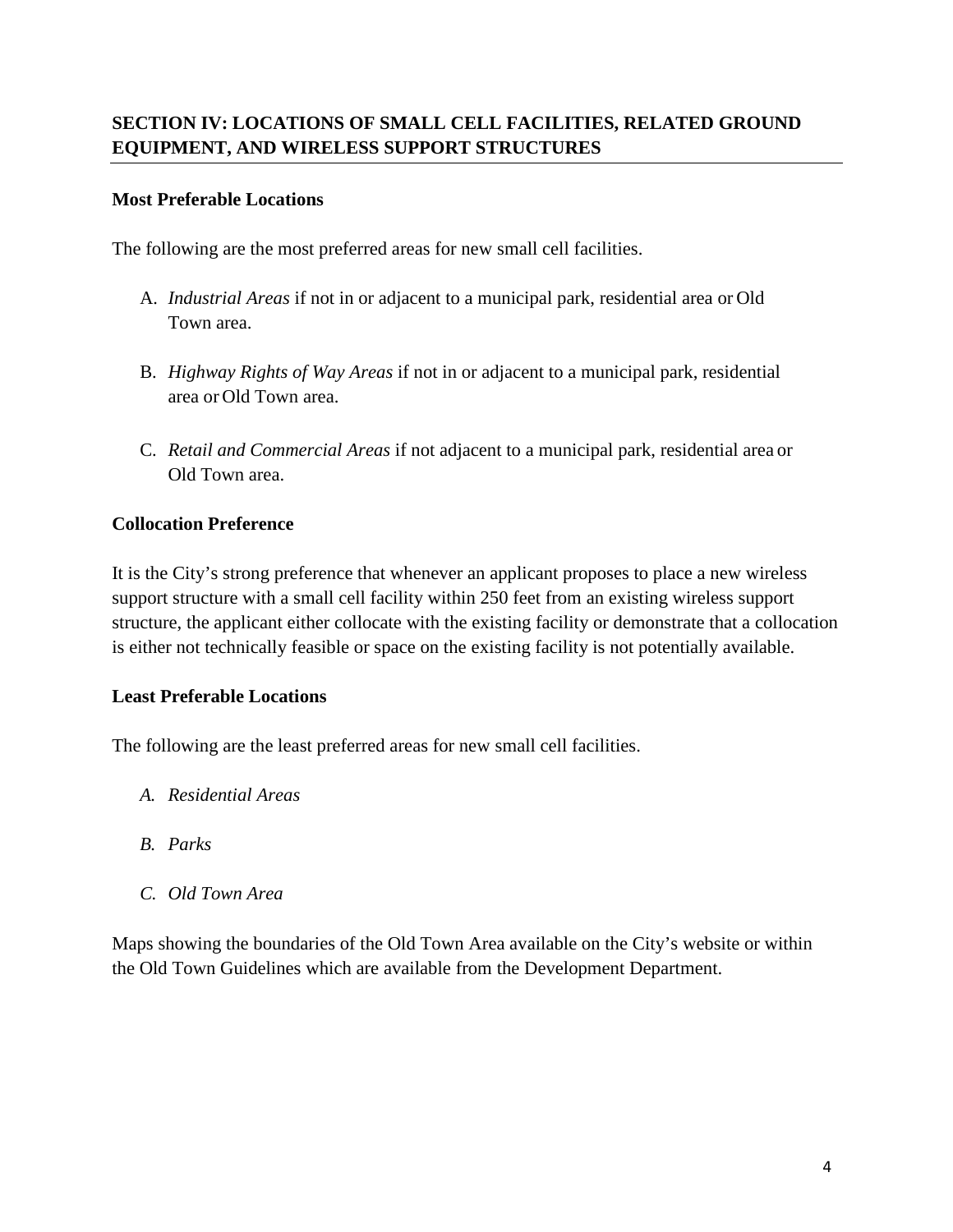#### **Order of Preference for Wireless Support Structures**

The following list indicates the order of preference for wireless support structures for small cell facilities. Images of the Municipal Service Poles are attached in Exhibit A.

- A. *Existing Utility Poles:* It is the City's preference that small cell facilities be installed on existing utility poles (electric or telephone) or lashed onto existing telephone or electrical lines between existing utility poles.
- B. *Non-Ornamental Municipal Service Poles:* If the applicant does not have the right to use existing utility poles or lines under reasonable terms and conditions or the utilization imposes technical limits, the City prefers that the applicant next look to existing nonornamental municipal street lights or traffic signal structures.
- C. *New Poles:* If the first two items have proven to be unavailable, the City prefersthe installation of a new pole to serve as a wireless support structure.
- D. *Ornamental Municipal Service Poles:* The use of ornamental municipal street lights and traffic signals as wireless support structures is discouraged. These should only be proposed if the three items listed above are unavailable or when requested by the City based on the proposed location. Use of ornamental traffic signal mast arms is preferred over use of ornamental street lights.
- E. *Sign Poles (15 feet or taller):* The only sign poles that may be considered are those that are at least fifteen (15) feet tall. These are the least preferred option for a wireless support structure.

# **SECTION V: CONSIDERATION OF ALTERNATE LOCATIONS**

The City reserves the right to propose an alternate wireless support structure to the one proposed in the application. The City may also propose an alternate location for a new wireless support structure within one hundred (100) feet of the proposed location or within a distance that is equivalent to the width of the right of way in or on which the new wireless support structure is proposed, whichever is greater, which the operator shall use if it has the right to use the alternate location on reasonable terms and conditions and the alternate location does not impose technical limits or additional costs.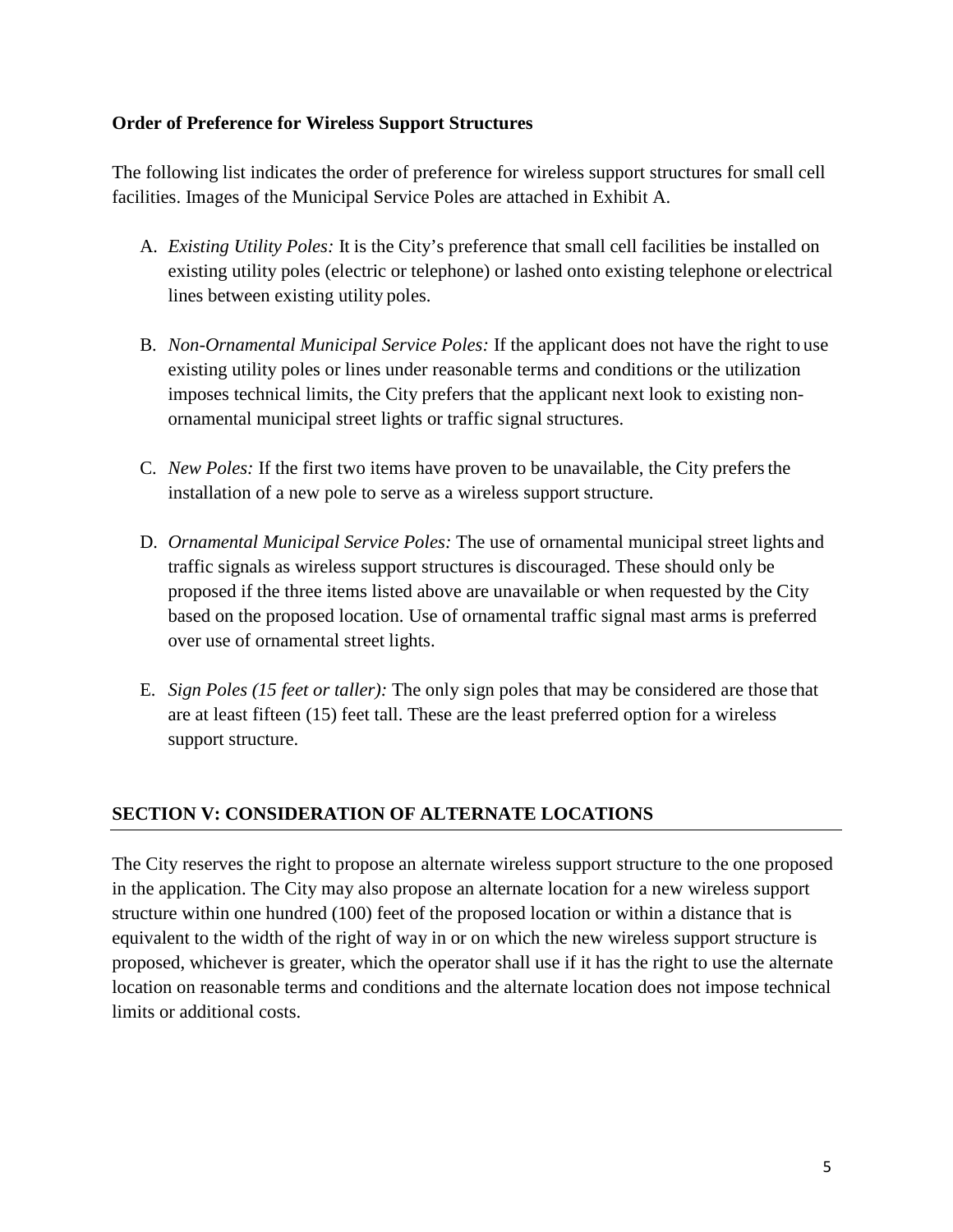# **SECTION VI: GUIDELINES ON PLACEMENT**

Generally, an applicant shall construct and maintain small cell facilities and wireless support structures in a manner that does not (1) obstruct, impede or hinder the usual travel or public safety on a right of way; (2) obstruct the legal use of a right of way by other utility providers; (3) violate nondiscriminatory applicable codes; (4) violate or conflict with Chapters 1193 and 1197 of the City's Codified Ordinances or these design guidelines; and (5) violate the federal Americans with Disabilities Act.

The City desires to promote cleanly organized and streamlined facilities using the smallest and least intrusive means available to provide wireless services to the community. Generally, a small cell facility and/or wireless support structure shall match and be consistent with the materials and finish of the adjacent municipal poles of the surrounding area adjacent to their location. In the absence of adjacent municipal poles, the wireless support structure shall match the materials and finish of the adjacent utility poles.

# **Antennas on Existing or Replaced Utility Poles**

The antenna(s) associated with collocation on existing or replaced utility poles must have concealed cable connections, antenna mount and other hardware. The maximum dimensions for antennas shall not be more than six (6) cubic feet in volume, including any enclosure for the antenna.

#### **Required Setbacks**

*Preferred Alignment:* The centerline of new support structures shall be installed in alignment with existing poles where present, or with street trees along the same side of the right-of-way, unless otherwise required within these guidelines.

*Minimum Distance from Existing Objects in the Right-of-Way:* New wireless support structures shall be located a minimum of twelve (12) feet from any permanent object or existing lawful encroachment in the right-of-way to allow for access.

*Minimum Distance from Intersections and Driveway Aprons*: Wireless support structures shall be located a minimum of twelve (12) feet from driveway aprons.

*Minimum Distance from Street Trees and Protected Trees in the Vicinity:* Wireless support structures shall be sited outside of the critical root zone of existing street trees and any existing major trees having a four (4) inch or greater diameter at breast height (DBH) located in the immediate vicinity, including major trees on private property as defined in the City of Canal Zoning Code.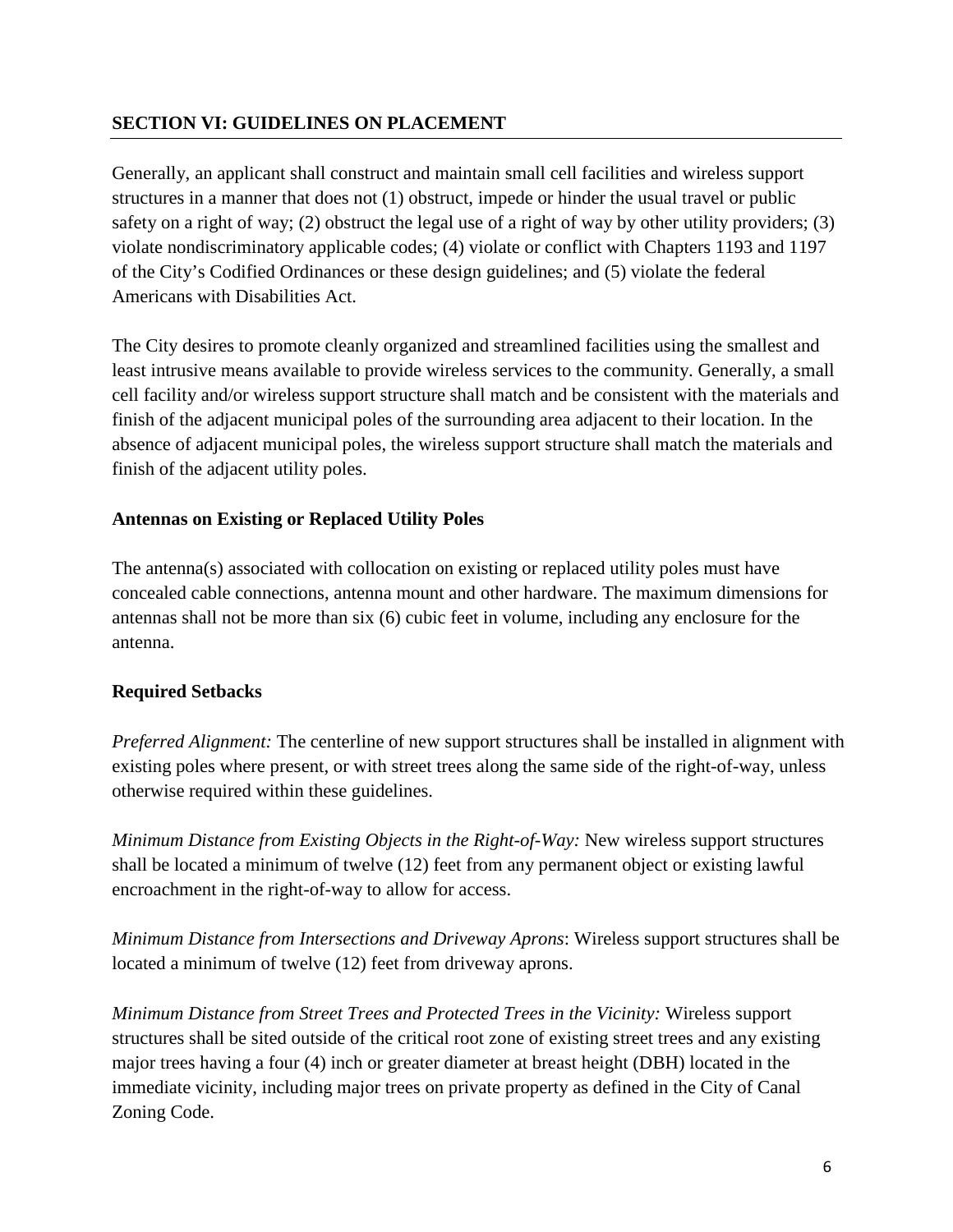# **Height Above Ground**

*Small Cell Facilities:* Small cell facilities shall be installed at least eight (8) feet above the ground. If a small cell facility attachment is projecting toward the street, for the safety and protection of the public and vehicular traffic, the City may require the attachment to be installed no less than sixteen (16) feet above the ground.

*New wireless support structures:* In areas where there are no wireless support structures or utility poles taller than thirty (30) feet in height above ground level and the maximum allowable height for building construction in the underlying zoning district is thirty five (35) feet in height above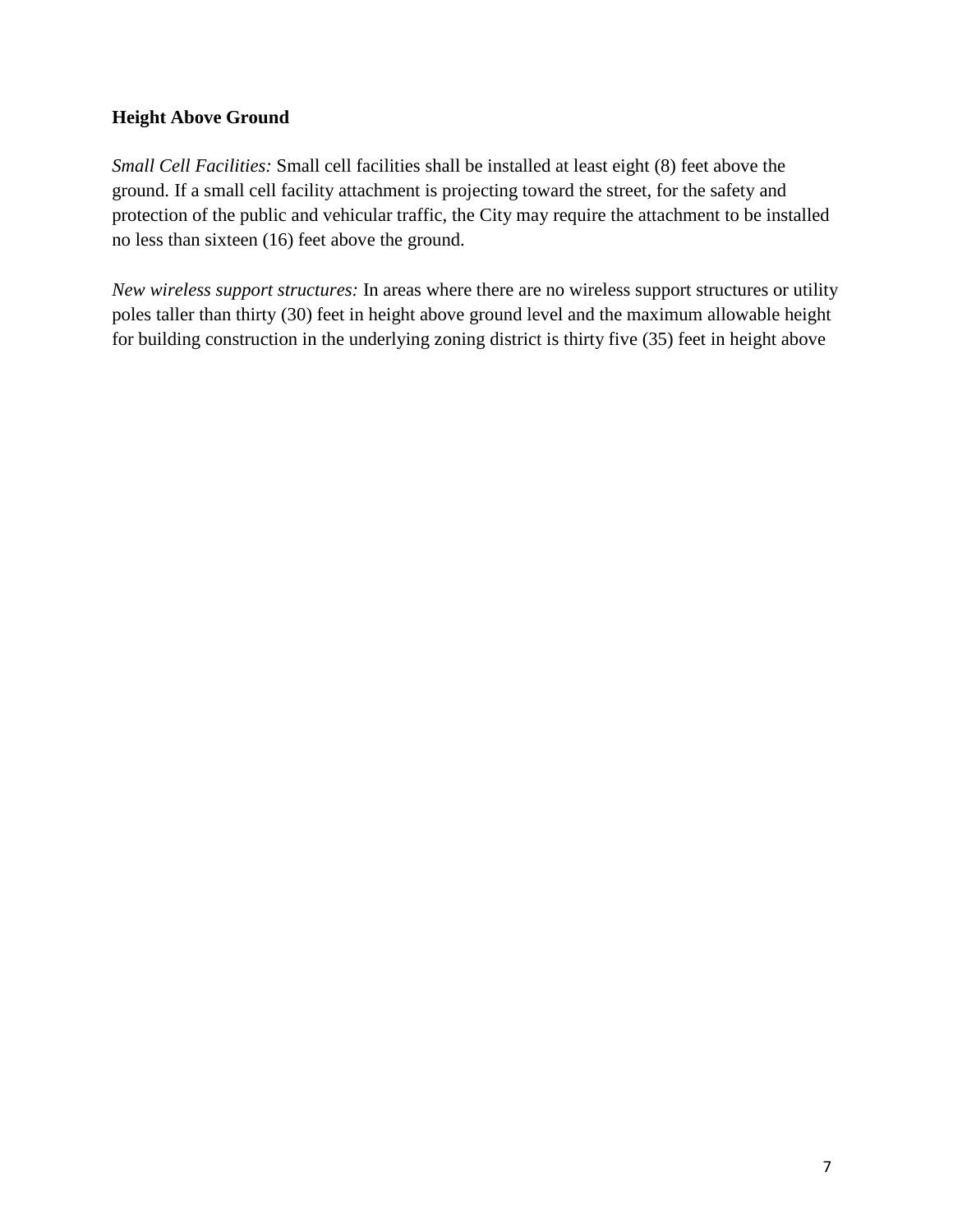ground level or less, the overall height of a new wireless support structure and any collocated antennas shall not be more than thirty five (35) feet in height above ground level.

In all other areas, the overall height of a new wireless support structure and any collocated antennas shall not be more than forty (40) feet in height above ground level.

*Existing wireless support structures:* For an existing wireless support structure, the antenna and any associated shroud or concealment material are permitted to be collocated at the top of the existing wireless support structure and shall not increase the height of the existing wireless support structure by more than five (5) feet.

# **Protrusion**

No protrusions from the outer circumference of the existing structure or pole shall be more than two (2) feet. The pole and all attachments to the pole that are projecting, or any equipment or appurtenance mounted on the ground, shall comply with Americans with Disabilities Act and shall not obstruct an existing or planned sidewalk or walkway. The City, at its option, may waive the requirement to limit the protrusion to no more than two (2) feet.

# **Location of Equipment - General**

Small cell facilities and related equipment shall not impede pedestrian or vehicular traffic in the right of way. If any small cell facility or wireless support structure is installed in a location that is not in accordance with the plans approved by the City, impedes pedestrian or vehicular traffic and/or or does not comply or otherwise renders the right of way non-compliant with applicable laws, including the Americans with Disabilities Act, then the operator shall promptly remove the small cell facilities and/or wireless support structure. If the operator does not complete removal in a reasonable timeframe, the City will remove it and bill the operator for the cost of the removal.

The applicant is required to incorporate ambient noise suppression measures and/or required to place the equipment in locations less likely to impact adjacent residences or businesses to ensure compliance with all applicable noise regulations.

*Utility Lines:* Service lines must be undergrounded whenever feasible to avoid additional overhead lines. For metal poles, undergrounded cables and wires must transition directly into the pole base without any external junction box.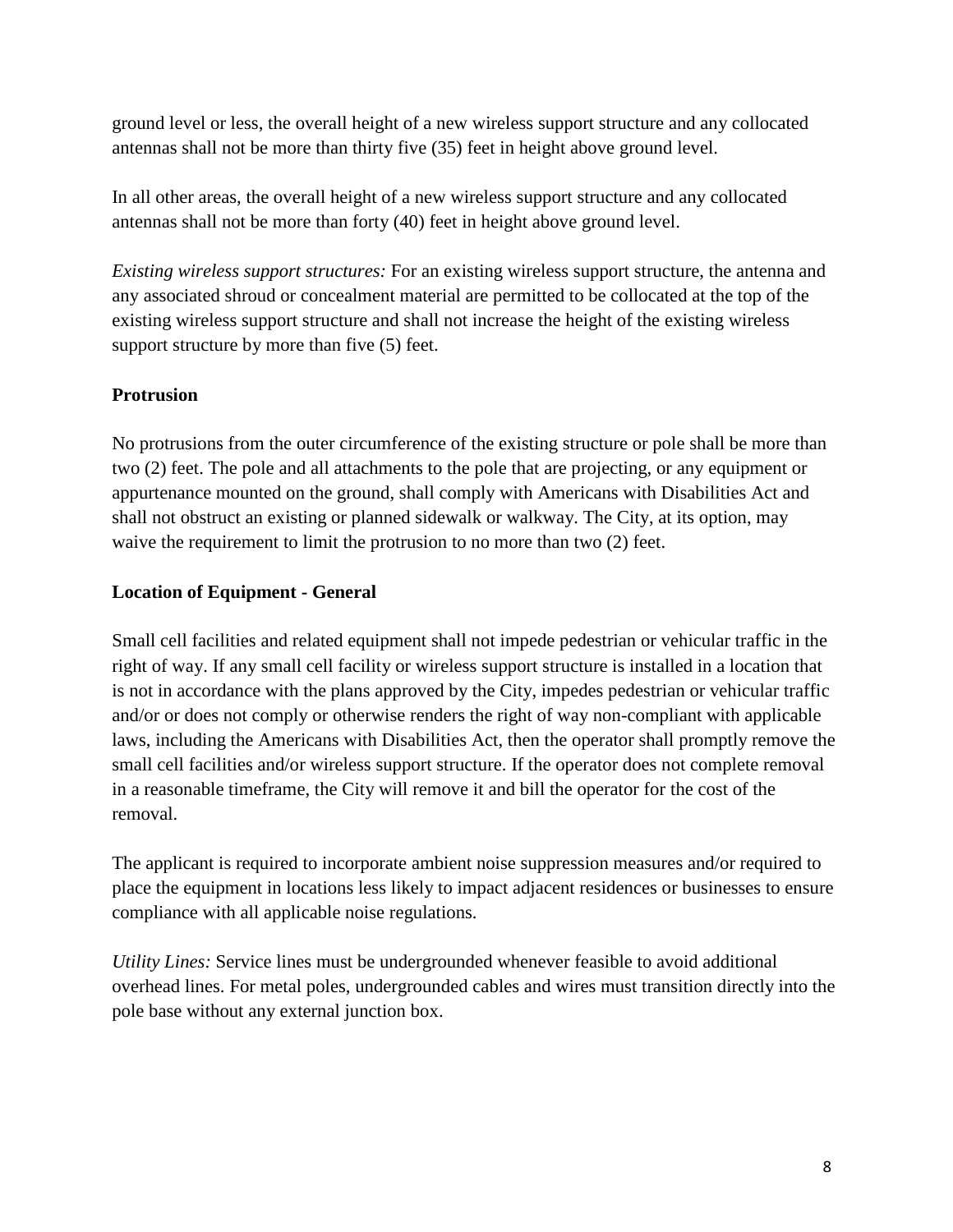*Spools and Coils:* To reduce clutter and deter vandalism, excess fiber optic or coaxial cables for small cell facilities shall not be spooled, coiled or otherwise stored on the pole except within the approved enclosure such as a cage or cabinet.

*Above-Ground Conduit:* On wood poles, all above-ground wires, cables and connections shall be encased in the smallest section or smallest diameter PVC channel, conduit, u-guard, or shroud feasible, with a maximum dimension of 4" diameter. Such conduit shall be finished in zinc, aluminum or stainless steel, or colored to match those metal finishes.

# **Location of Ground Mounted Equipment**

Ground equipment should be minimal and the least intrusive. It should be placed to minimize any obstruction, impediment, or hindrance to the usual travel or public safety on a right of way, maximize the line of sight required to add to safe travel of vehicular and pedestrian traffic and maximize that line of sight at street corners and intersections and minimize hazards at those locations. The City may deny a request that negatively impacts vehicular and/or pedestrian safety.

The equipment shroud or cabinet must contain all the equipment associated with the facility other than the antenna. All cables and conduits associated with the equipment must be concealed from view, routed directly through the metal pole (with the exception of wood power poles) and undergrounded between the pole and the ground-mounted cabinet.

# **Location of Pole Mounted Equipment**

All pole-mounted equipment must be installed as flush to the pole as possible. Equipment attached to metal poles must be installed using stainless steel banding straps. Equipment attached to wood poles may be bolted to the pole or installed using stainless steel banding straps. When the straps are attached to a metal pole, they must match the color of the pole. Throughbolting or use of lag bolts is prohibited. All pole mounted equipment shall be located as close together as technically possible and if possible, on the same side of the pole.

When pole-mounted equipment is either permitted or required, all equipment other than the antenna(s), electric meter and disconnect switch must be concealed within an equipment cage. Equipment cabinet may not extend more than 24 inches from the face of the pole. The equipment cabinet must be non-reflective, colored to match the existing pole if attached to a metal pole, and in the color of brushed aluminum if attached to a wood pole. Equipment cabinets should be mounted as flush to the pole as possible. Any standoff mount for the equipment cabinet may not exceed four (4) inches.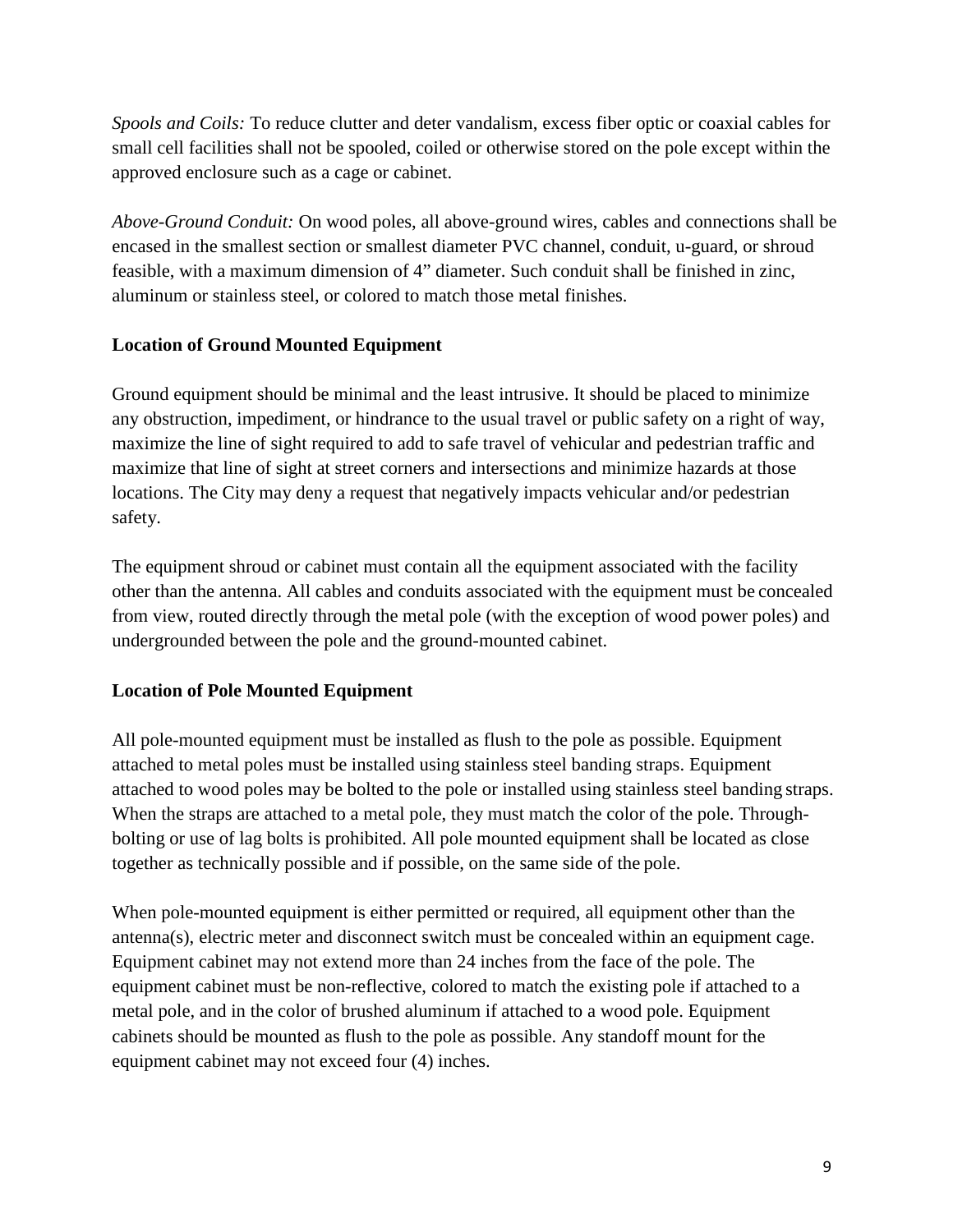*Electric Meter:* The City strongly encourages site operators to use flat-rate electric service when it would eliminate the need for a meter. When a meter is necessary, site operators shall use the smallest and least intrusive electric meter available. Whenever permitted by the electric service provider, the electric meter base should be painted to match the pole or equipment cabinet.

*Telephone/Fiber Optic Utilities:* Cabinets for telephone and/or fiber optic utilities may not extend more than 24 inches from the face of the pole, and must be painted, wrapped or otherwise colored to match the pole. Microwave or other wireless backhaul is discouraged when it would involve a separate and unconcealed antenna.

# **Undergrounded Equipment Vaults**

Equipment in an environmentally controlled underground vault may be required in some areas where technologically feasible and appropriate for the location. Areas where this is likely to be required include areas of high pedestrian activity, areas with narrow right of ways, or rightof-ways within the Old Town Area.

#### **New Wireless Support Structures**

*Spacing:* The City strongly discourages more than one (1) new wireless support structure per block and will not approve more than one per 250 feet on each side of the street to minimize the hazard of poles adjacent to roadways and minimize visual clutter and distractions to vehicular traffic. An exemption may be granted if the applicant can demonstrate that this restriction has the effect of preventing wireless service to this location. Wireless support structures shall be spaced apart from utility poles or wireless support structures supporting small cell facilities at the same spacing between utility poles in the immediate proximity.

If multiple requests are received to install two or more poles that would violate the spacing requirement or to collocate two or more small cell facilities on the same wireless support structure, priority will be given to the first request received that meets these guidelines.

*Alignment with Other Poles:* The centerline of any new wireless support structure must be aligned, as much as possible, with the centerlines of existing poles on the same street segment, but only if the new structure's height does not conflict with overhead power utility lines and facilities.

*General Restrictions on New Wood Poles:* In all locations, the City reserves the right to require a metal pole rather than a wood pole based on the build and/or natural environmental character of the proposed site location. The City will not approve any new wood poles in the Old Town Area or areas where metal street light posts have been installed.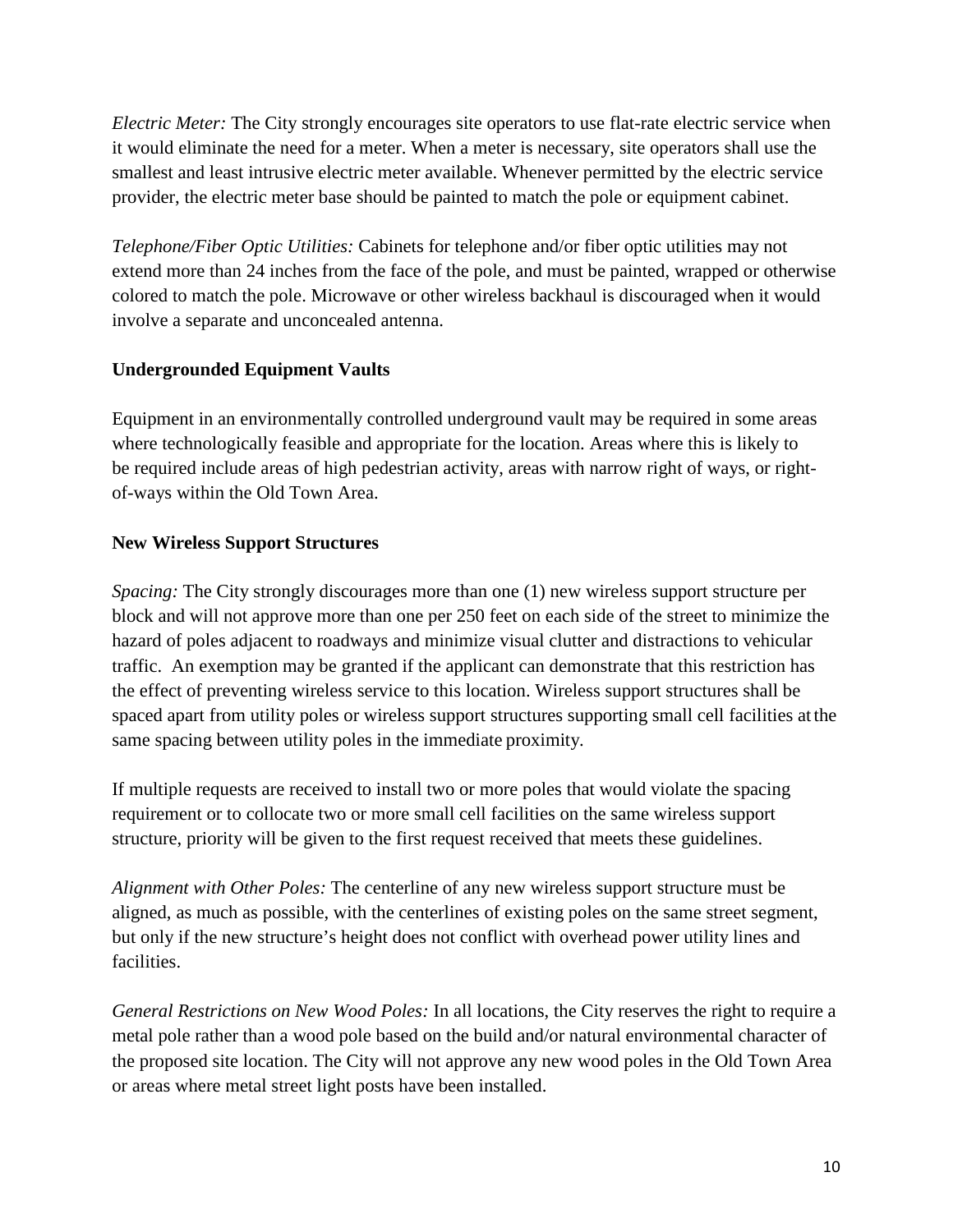*Wood Pole Footings and Foundations:* All new wood poles must be direct buried to a depth determined, stamped, sealed and signed by a professional engineer licensed and registered by the State of Ohio, and subject to the City's review and approval.

*Metal Pole Footings and Foundations:* All new metal poles must be supported with a reinforced concrete pier. The design including the pier, footings and anchor bolts shall be stamped, sealed and signed by a professional engineer licensed and registered by the State of Ohio, and subject to the City's review and approval. All anchor bolts must be concealed from public view with an appropriate pole boot or cover subject to the City's prior approval.

*Metal Pole Material:* All metal poles must be constructed from hot-dip galvanized steel or other corrosion-resistant materials approved by the City and finished in accordance with these guidelines to avoid rust stains on adjacent sidewalks, buildings or other improvements.

*Metal Pole Finish:* Metal poles must be painted black. The applicant may select a paint or powder coat system in compliance with ATSM standards.

*Lighting, Planters, Flags, Banners:* The City may require the applicant to install functional streetlights and/or brackets to hold hanging flower planters, flags and/or banners when technically feasible and the City determines that such additions will enhance the overall appearance and usefulness of the proposed facility. The City may install hanging flower planters, flags and/or banners utilizing the brackets.

# **City-Owned Wireless Support Structures**

*Required Load Analysis:* Installations on all City-owned poles shall have an industry standard pole load analysis completed, sealed and signed by a Professional Engineer licensed and registered by the State of Ohio and submitted to the City with each permit application indicating that the City-owned pole to which the small cell facility will to be attached will safely support the load.

*Height of Attachments:* All attachments on all City-owned poles shall be at least eight (8) feet above grade and if a small cell facility is projecting toward the street, for the safety and protection of the public and vehicular traffic, the City may require the attachment to be installed no less than sixteen (16) feet above the ground.

*Power Source:* A small cell facility on a City-owned wireless support structure may not use the same power source that provides power for the original purpose of the wireless support structure.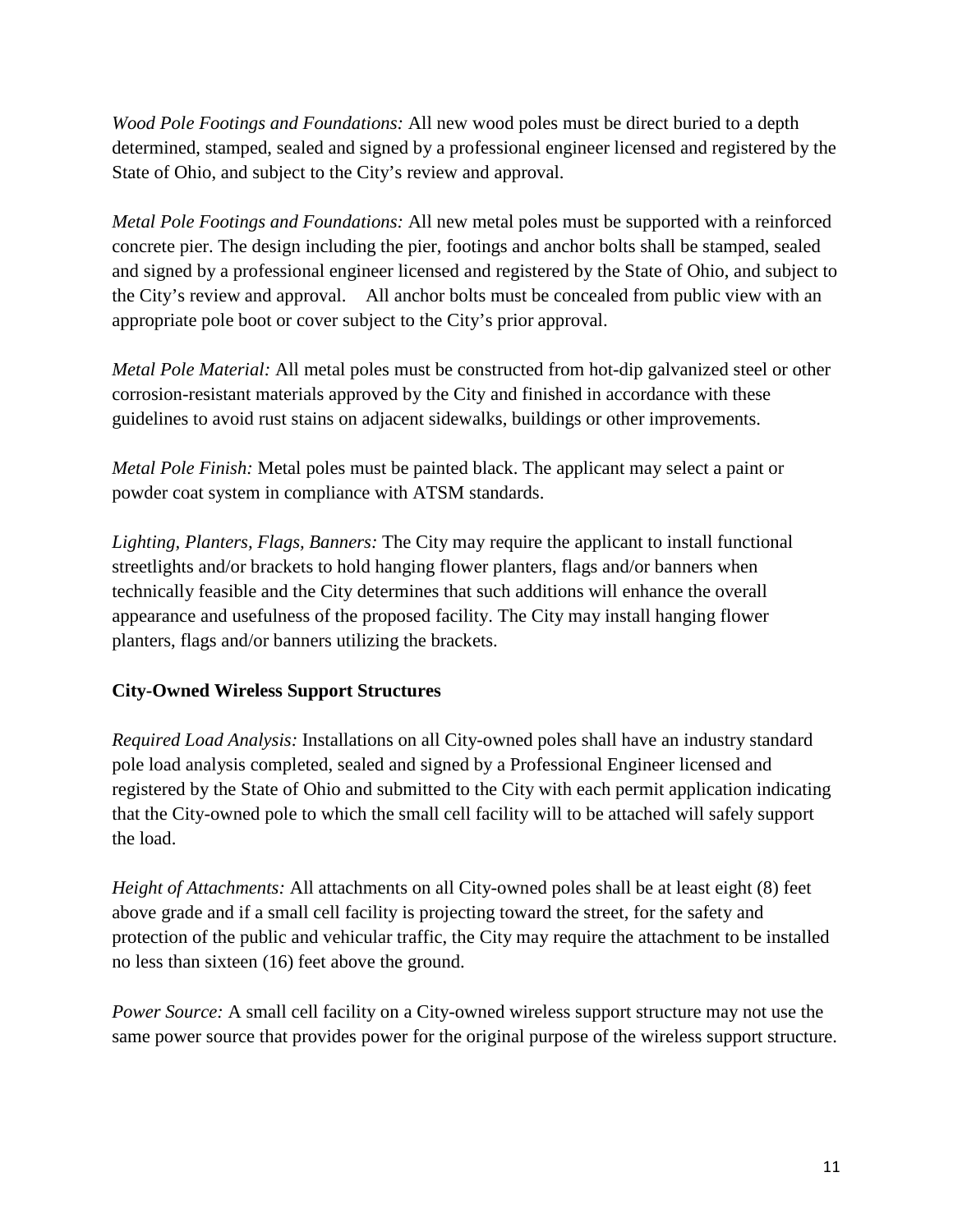*Installations on Traffic Signals and Street Lights:* Installations on all traffic signal structures or street lights must not interfere with the integrity of the facility in any way that may compromise the safety of the public. The installation must not interfere with other existing uses on the pole such as traffic signals, street lights, hanging flower planters, flags, and/or banners. Installation of small cell facilities on any traffic signal structure or street light shall (a) be encased in a separate conduit than the traffic light electronics; (b) have a separate electric power connection than the traffic signal/street light structure; and (c) have a separate access point than the traffic signal/street light structure.

*Installations on Sign Poles (15 feet or taller):* Installations on sign poles may only occur if the sign pole is fifteen (15) feet or taller.

*Reservation of space for future public safety or transportation uses:* An application for space on a City owned or operated wireless support structure that conflicts with space reserved for future public safety or transportation uses documented in an approved plan in place at the time of the application will be denied unless the operator pays for the replacement of the pole or wireless support structure and the replaced pole or wireless support structure will accommodate the future use and the small cell facility.

### **SECTION VII: UNDERGROUNDING REQUIREMENTS**

The City may deny requests to install structures and facilities in the right of way in an area where the City has required all structures and facilities except those owned by the City to be placed underground or elsewhere in the right of way or a utility easement. These areas are easily identifiable as those locations where electric has been placed underground; however, if an applicant is uncertain as to whether such facilities have been placed underground in the area, the applicant should contact the City for clarification before apply for or installing any wireless support structures and/or small cell facilities in the area. The applicant may request a waiver if the operator is unable to achieve its service objective using a location in the right of way where the prohibition does not apply, in a utility easement the operator has the right to access, or in or on other suitable locations or structures made available by the City at reasonable rates, fees and terms.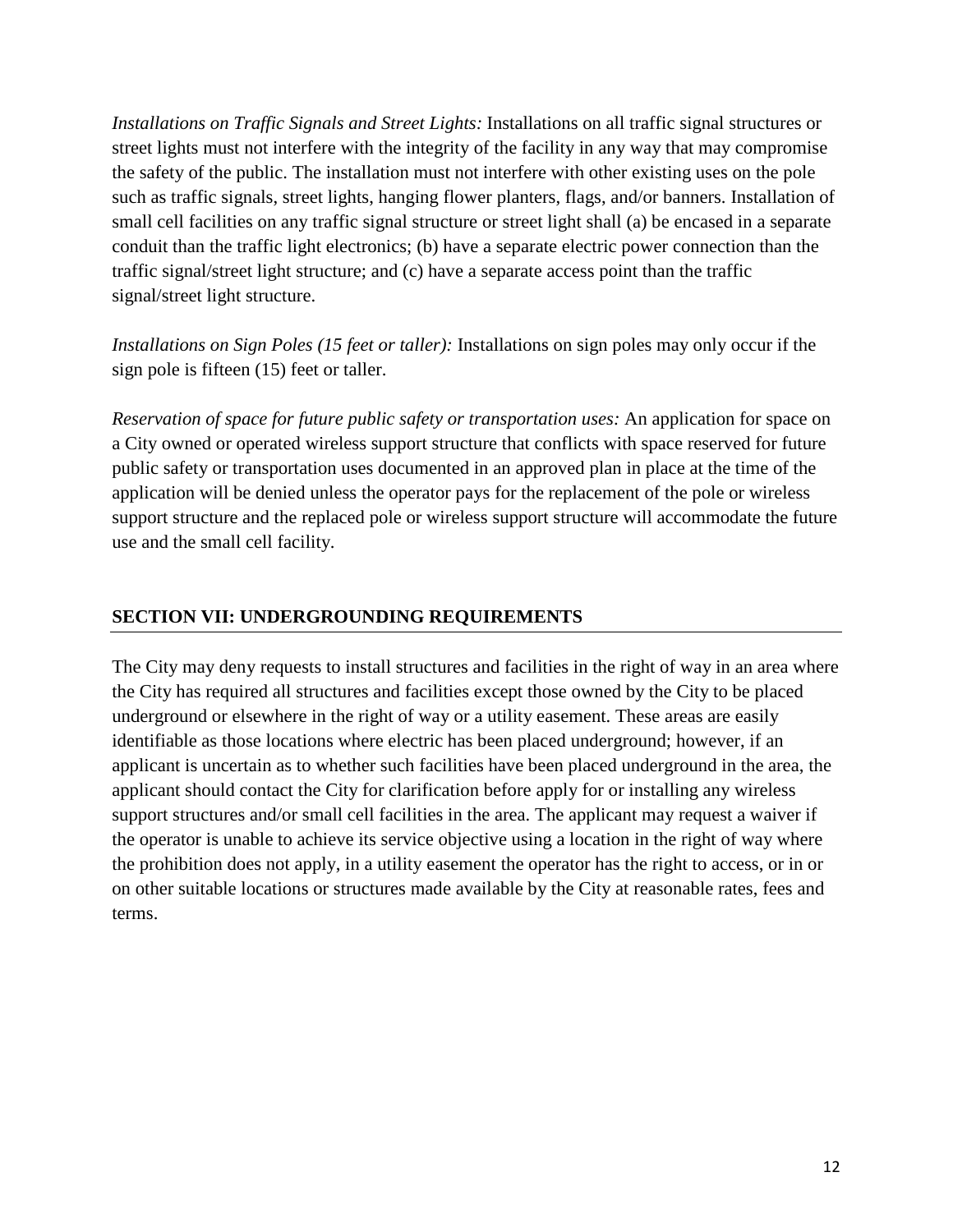### **Concealment**

*New Wireless Support Structures:* It is the City's preference that all new wireless support structures be camouflaged, except for those located in an area that is predominantly industrial. The applicant shall submit their proposal for camouflage with the permit application.

*Small Cell Facilities:* Small cell facilities shall be concealed or enclosed as much as possible in an equipment box, cabinet, or other unit that may include ventilation openings. Unless approved by the City in writing, there shall be no external cables and wires hanging off a pole. The approved ones shall be sheathed or enclosed in a conduit, so that wires are protected and not visible or visually minimized to the extent possible.

*Equipment Enclosures:* Equipment enclosures, including electric meters, shall be as small as possible. Ground-mounted equipment shall incorporate concealment elements into the proposed design. Concealment may include, but shall not be limited to, landscaping, strategic placement in less obtrusive locations and placement within existing or replacement street furniture.

*Landscaping:* Landscape screening shall be provided and maintained around ground mounted equipment enclosures. The planting quantity and size should be such that 100% screening is achieved within two years of installation. The City may grant an exemption from this landscaping requirement based on the characteristics of the specific location for the equipment enclosure. Tree "topping" or the improper pruning of trees is prohibited. Any proposed pruning or removal of trees, shrubs or other landscaping already existing in the right of way must be noted in the application and must be approved by the City.

When underground vaults are proposed, they shall be located to minimize disruption to the placement of street trees. Adequate planting depth shall be provided between the top of the vault and the finished grade to allow plants to grow in a healthy condition.

# **Allowed Colors**

All colors shall match the background of any wireless support structure that the facilities are located upon. In the case of existing wood poles, finishes of conduit shall be zinc, aluminum or stainless steel, or colored to match those metal finishes and equipment cabinets shall be the color of brushed aluminum. Ground mounted equipment cabinets shall be the color of brushed aluminum or black.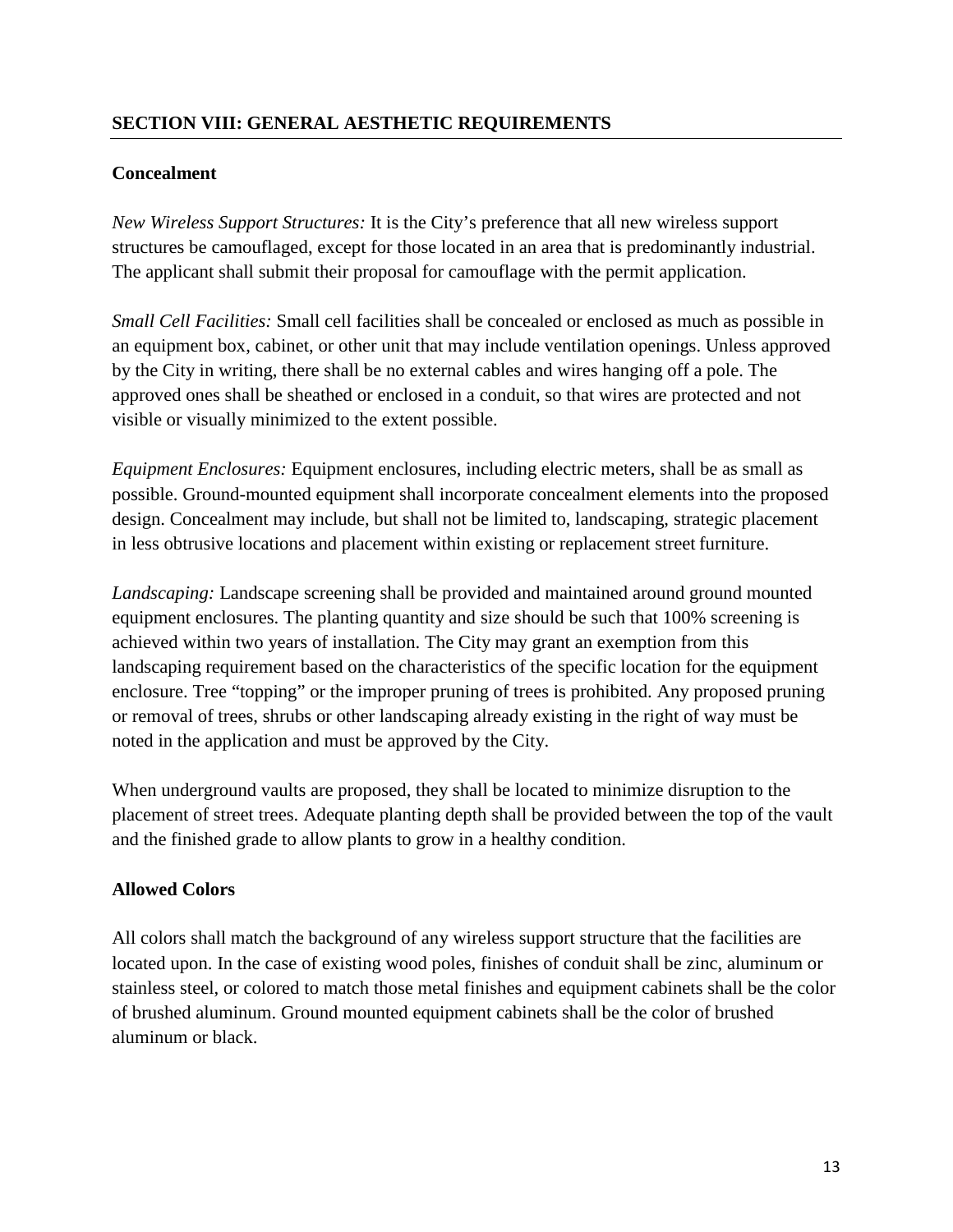#### **Signage/Lights/Logos/Decals/Cooling Fans**

*Signage:* Operator shall post its name, location identifying information, and emergency telephone number in an area on the cabinet of the small cell facility that is visible to the public. Signage required under this section shall not exceed 4" x 6", unless otherwise required by law (e.g. RF ground notification signs) or the City. If no cabinet exists, the signage shall be placed at the base of the pole.

Lights: New small cell facilities and wireless support structures shall not be illuminated, except in accord with state or federal regulations, or unless illumination is integral to the camouflaging strategy such as design intended to look like a street light pole.

*Logos/Decals:* Remove or paint over unnecessary equipment manufacturer decals. New small cell facilities and wireless support structures shall not include advertisements and may only display information required by a federal, state or local agency. Utilize the smallest and lowest visibility radio-frequency (RF) warning sticker required by government or electric utility regulations. Place the RF sticker as close to the antenna as possible.

*Cooling Fans:* In residential areas, use a passive cooling system. In the event that a fan is needed, use a cooling fan with a low noise profile.

#### **SECTION IX: AESTHETIC REQUIREMENTS**

#### **Old Town Area (Historic District and Preservation Area)**

As noted in Section IV, the City's preference for wireless support structures is existing utility poles. The next preference is for non-ornamental municipal service poles. This does not apply in Old Town where municipal poles are ornamental.

When collocating on the City's ornamental black traffic signal mast arms, the preferred collocation spot is on the traffic signal pole without attached street signs, with the antenna placed at the top of the vertical pole immediately below the finial. Each proposed collocation will be subject to a site-specific review.

The City strongly discourages the use of the City's ornamental black streetlights in Old Town as wireless support structures. They should be used only when no other options exist, including the ability to install a new wireless support structure. If used, the height may not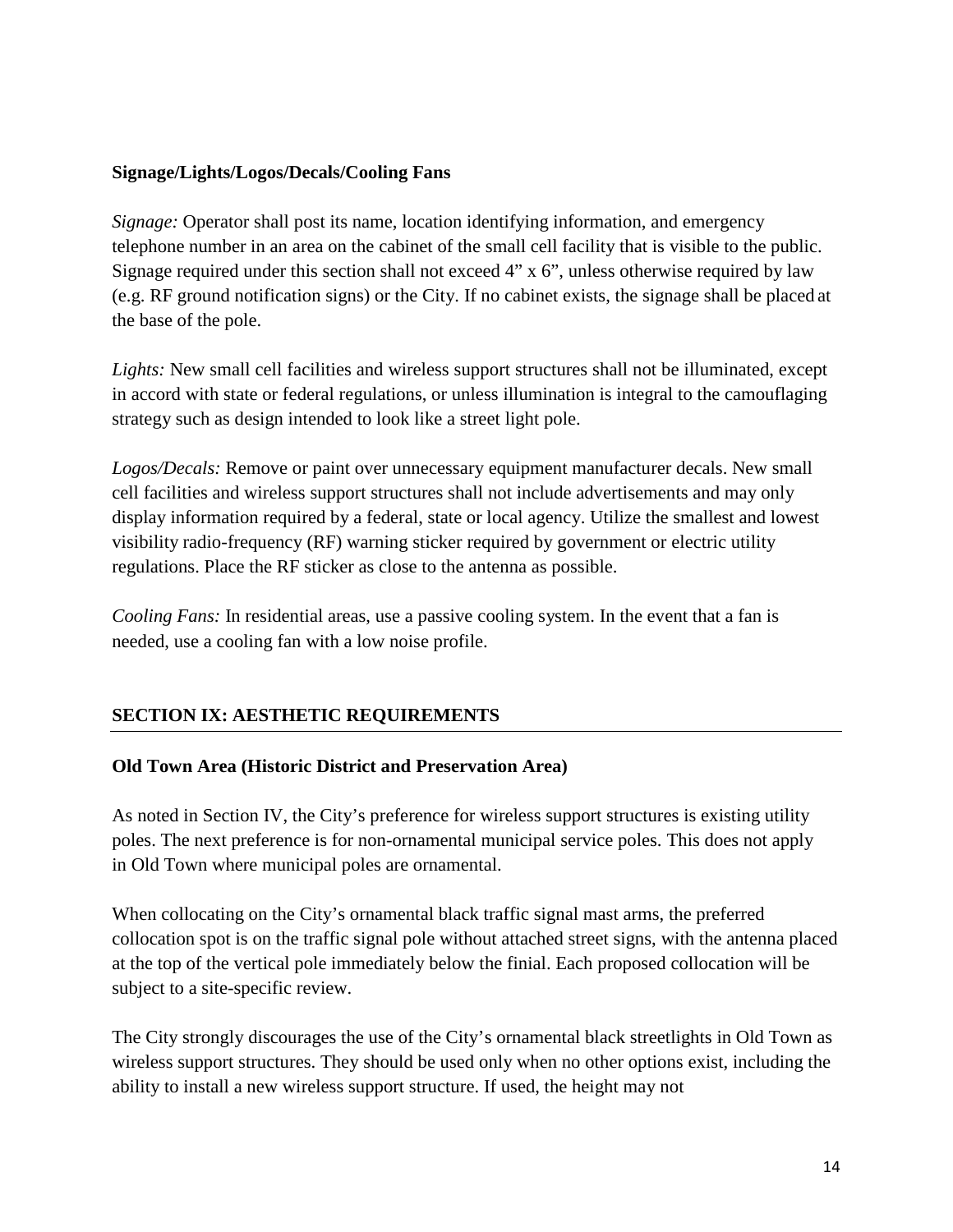be increased more than five feet, the light fixture must be located at the top of the pole, and the small cell facility must not interfere with the attachment of flags, hanging planters and/or banners.

If existing utility poles are not available for collocation, operators may propose a new wireless support structure. New wireless support structures that will be more than twenty (20) feet in height shall match the design of the City's ornamental black traffic signal mast arms. New wireless support structures that will be twenty (20) feet or less in height shall match the City's ornamental black streetlights in Old Town. Information on the manufacturer and model identification, and detailed drawings of these support structures are available from the Department of Construction Services.

Given the congestion of the right of way along High Street between Mound Street and Columbus Street and the lack of above ground facilities, small cell facilities should not be located along High Street in this area. Operators should look to the rear of properties. In order to meet the service needs of operators, the City will consider requests to locate small cell facilities on other municipal property in this area, such as municipal parking lots, to limit additional congestion in the High Street right of way.

#### **New Wireless Support Structures Outside of Old Town**

*Waterloo Street, Canal Street, Prenstiss School Drive, Winchester Boulevard, Bigerton Bend, and Steen Street:* On the streets listed above, in area outside of Old Town new wireless support structures that will be more than twenty (20) feet in height shall match the design of the City's ornamental black traffic signal mast arms. New wireless support structures that will be twenty (20) feet or less in height shall match the City's ornamental black streetlights. Information on the manufacturer and model identification, and detailed drawings of these support structures are available from the Department of Construction Services

*Gender Road, Diley Road, Kings Crossing, Washington Street, Hill Road, Groveport Road, Thrush Drive, Parkview Drive, Trillium Avenue and Lithopolis Road:* On the streets listed above, new wireless support structures shall match the design of the City's ornamental black traffic signal mast arms.

*All other streets in industrial or commercial zoned areas*: On all other streets in commercial or industrial area new wireless support structures may be wood or metal poles.

*Residential Areas:* In residential areas, new wireless support structures should be located to avoid obstructing the view of building facades by placing the wireless support structure at a corner, intersection or along a lot line. New wireless support structures should be located in the yard location where other overhead utilities are located unless it is not technically feasible to do so. Applicants shall clearly explain the rationale for requests that deviate from this expectation.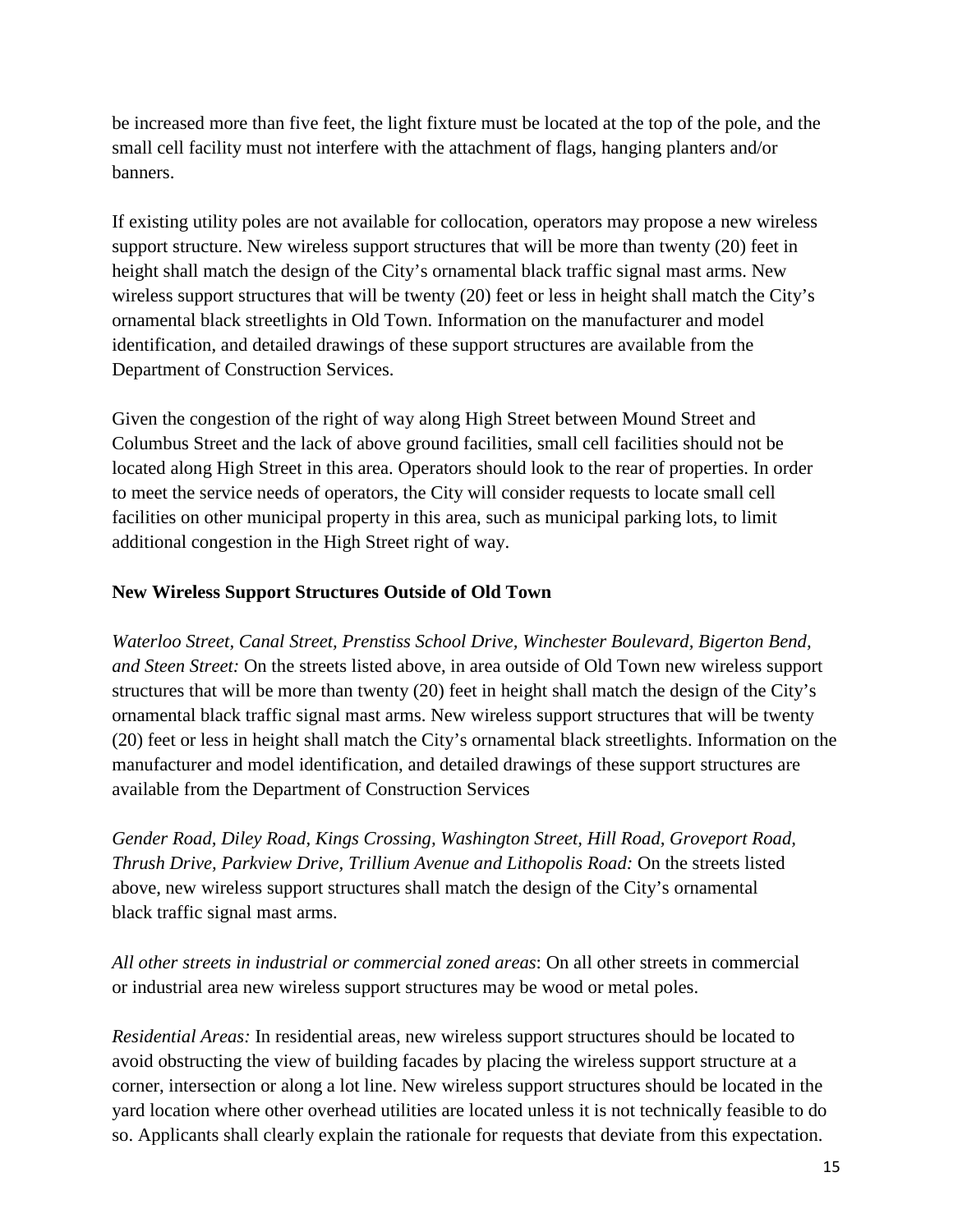#### **SECTION X: GENERAL PROVISIONS**

#### **Tree Maintenance**

Operator, its contractors, and agents shall obtain written permission from the City before trimming trees in the right of way hanging over its small cell facility and/or wireless support structure to prevent branches of such trees from contacting attached small cell facility. When trimming such trees on private property, the operator, its contractors, and agents shall notify the City and obtain written permission from the property owner. When directed by the City, operator shall trim under the supervision and direction of the City. The City shall not be liable for any damages, injuries, or claims arising from operator's actions under this section.

#### **Graffiti Abatement**

As soon as practical, but not later than fourteen (14) calendar days from the date operator receives notice thereof, operator shall remove all graffiti on any of its small cell facilities and/or wireless support structures located in the right of way. The City may agree to an extension of time for abatement when necessitated by the need to order replacement equipment when such equipment is ordered in a timely manner.

#### **Minor Technical Exceptions**

The City recognizes that in some circumstances strict compliance with these guidelines may result in undesirable aesthetic outcomes and that minor deviations should be granted when the need for such deviation arises from circumstances outside the applicant's control.

# **Waivers if requirements have the effect of prohibiting the provision of wireless service to a location**

In the event that any applicant asserts that strict compliance with any provision in these guidelines, as applied to a specific proposed small cell facility, would effectively prohibit the provision of personal wireless services, the City may grant a limited, one-time exemption from strict compliance.